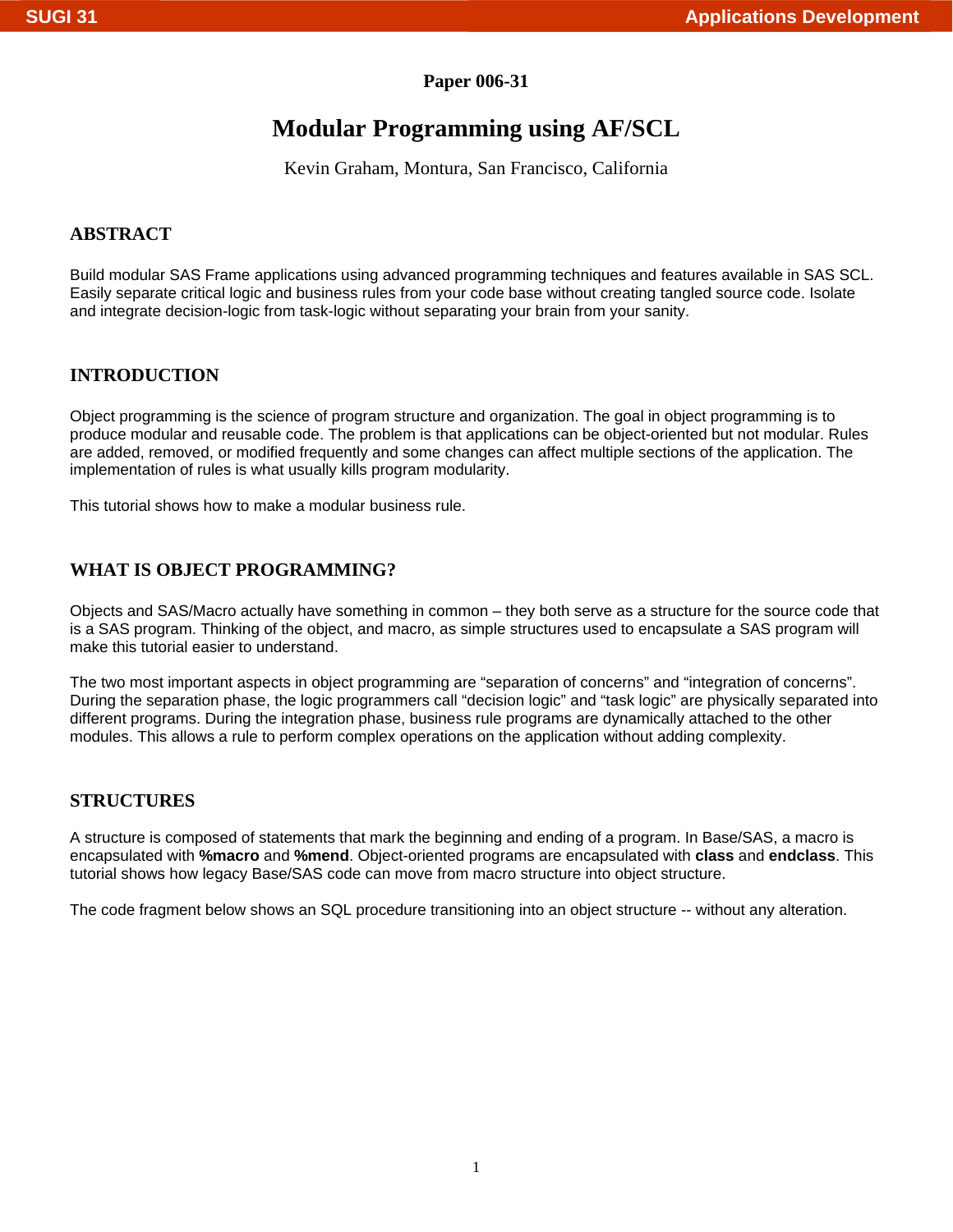

Think of the **method** tags as replacements for %macro and %mend. These tags create a substructure used to separate logical steps within a program. Each method must be called individually to execute and methods do not execute in parallel. The following command invokes one method.

call send(\_self\_, 'step1');

Most programs have a lot of steps, so I use an important coding standard at this point; which is coding method names into a LIST at the top of the program. The list named **activeMethods** contains methods considered to be part of the standard execution process. Not all methods will be executed during the standard process.

**runInterface** is a naming convention that indicates the "main driver". Every object-oriented program in the application is required to have this method. A do-loop iterates over each method in the specified LIST.

```
class standardStructure; 
    public list activeMethods / (initialValue={ 
                                              'step1', 
                                              'step2' 
 }); 
    runInterface: method; 
        dcl num i; 
        do i=1 to listlen(activeMethods); 
            call send(_self_, getitemc(activeMethods, i)); 
        end; 
    endmethod; 
    * cut ; 
endclass;
```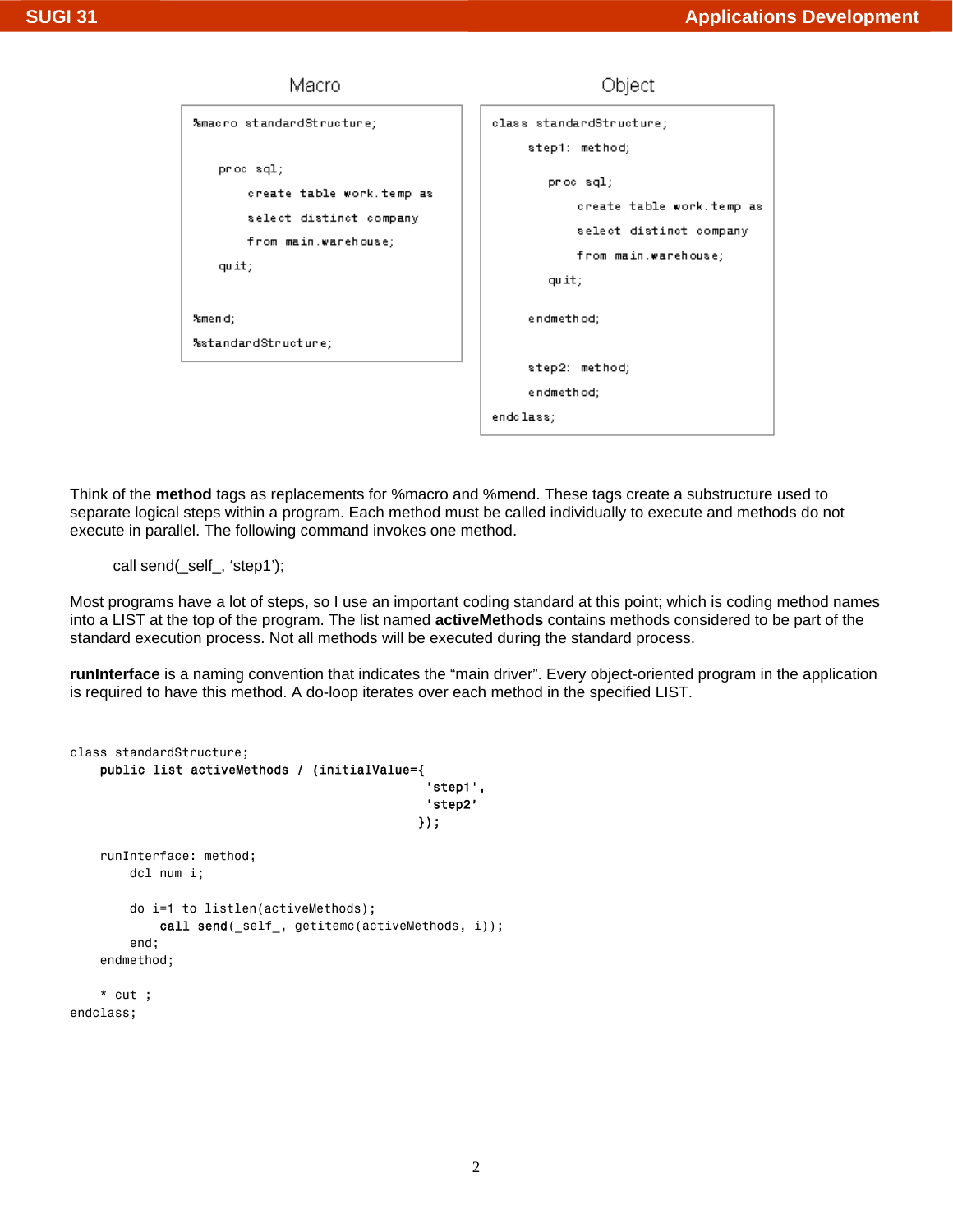### **FOUR SIMPLE RULES**

A standard program template is used on all object programs, including Frame widgets. These rules become critical during the development and debugging phases.

- 1. Use a do-loop to iterate through method execution.
- 2. Declare new variables at the top of the program.
- 3. Code and execute methods beginning at the top and ending at the bottom of the program.
- 4. Always insert numeric and character variables from a SAS table into a LIST, replicating the data vector.

### **OBJECT-ORIENTED DATA VECTOR**

#### **Base/SAS**

The Data Step data vector, implemented by the SET statement, makes every data value in one row of a SAS dataset accessible by name.

#### **Object Oriented/SAS**

The object-oriented data vector, implemented through a LIST, makes every element in the LIST available to every program in the application. In the next section, I'll show why objects are inserted into a LIST.

The figure below shows SCL code moving data into a list.

```
class standardStructure; 
    public list dataVector / (sendEvent='N');
     step1: method; 
     endmethod; 
     step2: method; 
         dcl num rc dset; 
         dset=open('work.temp', 'i'); 
         do while (fetch(dset)=0); 
              rc=insertc(dataVector, getvarc(dset, varnum(dset, 'company') , -1); 
         end; 
         rc=close(dset); 
     endmethod; 
endclass;
```
### **INTEGRATING BUSINESS RULES**

Integrating business rules into any application can create two types of challenges.

- 1. The planning challenge is to account for a large number of business rules. The number of rules can be expected to increase or decrease, at any time.
- 2. The technical challenge is to account for the planning challenge without going insane.

Batch-mode applications are far easier to design and code than interactive applications, so normally, the presence of a GUI like SAS/Frame would add complication. The following figure shows a three-way communications path. In this example, business rules modules may need data stored in non-visual program and the status of several Frame widgets at the same time.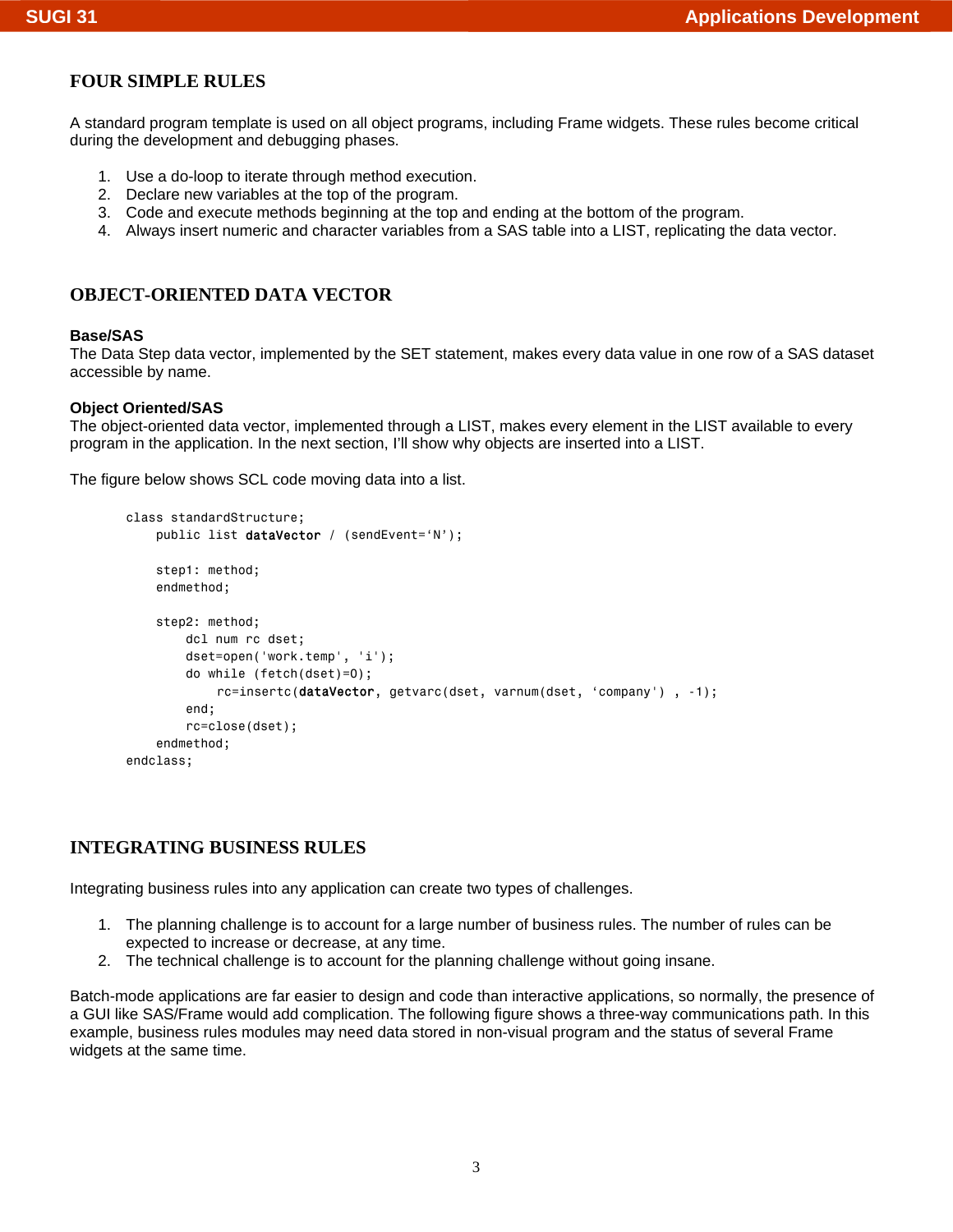

Business Rule programs in the form of an Object (thousands & always changing)



## **A VERY OLD CHALLENGE OBJECT PROGRAMS DO NOT SHARE**



CORP and COMBOBOX1 were both coded to perform a single function. Corp obtains a list of unique values from one column in a relational table and stores the data in a list. COMBOBOX1 simply takes data from CORP for display on the Frame.

CORP and COMBOBOX1 compile and execute with no problem whatsoever. If you attempt to move data from CORP into COMBOBOX then we have a major problem. This is where I found that two object programs in the same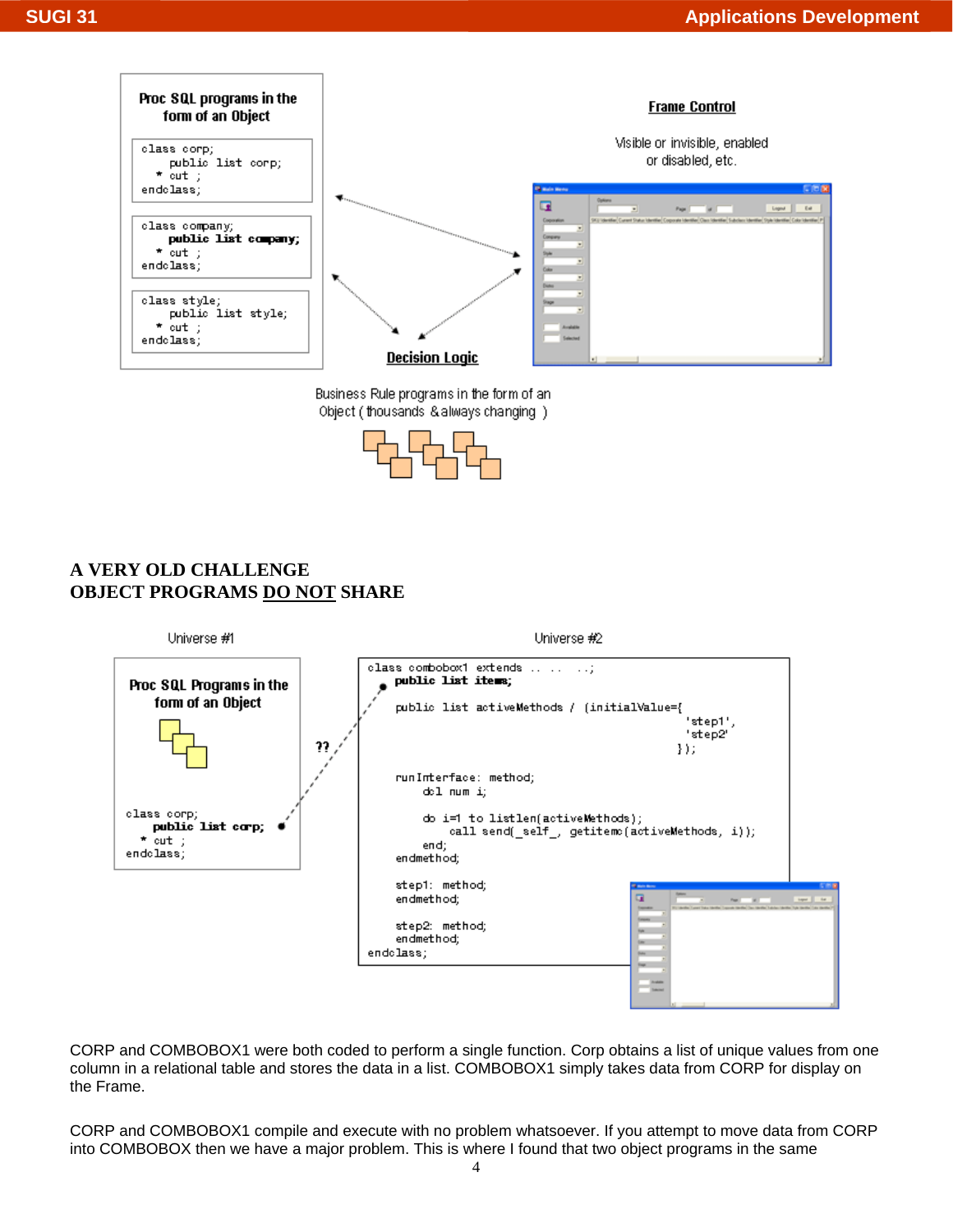application are unable to communicate. There is no way to transfer data between CORP and COMBOBOX1, so they may as well exist in different galaxies.

I have never seen documentation that says objects in the same application can't share data because they are unable to "see" each other. Someone forgot about that one. The following code fragment was coded into COMBOBOX1 and shows my first attempt to obtain data located in the CORP program. Of course, it didn't work.

 step3: method; items=corp.corp; endmethod;

#### **%GLOBAL FOR OBJECTS**

I began looking for a quick-fix or workaround. To keep my programs and business rules modular, I had to have a simple way to share data between business rule and Frame programs. The %global statement gave me a bright idea -- I needed a globally accessible container that could be filled with object programs.

The Figure below illustrates my thought.



From a logical standpoint, I need to see two things happen.

- 1. Every program containing data or functionality needed elsewhere must be able to contribute a "pointer" to a global pool - easily. The pointer must point back only to the contributing program.
- 2. Any program must access to the global pool.

From a financial standpoint, cost was no object, so long as the solution was free. And whatever the cost, the global pool solution had to work exactly the same with Frame widgets and batch-mode programs. It was a major surprise to find that SAS already supported the use of pointers.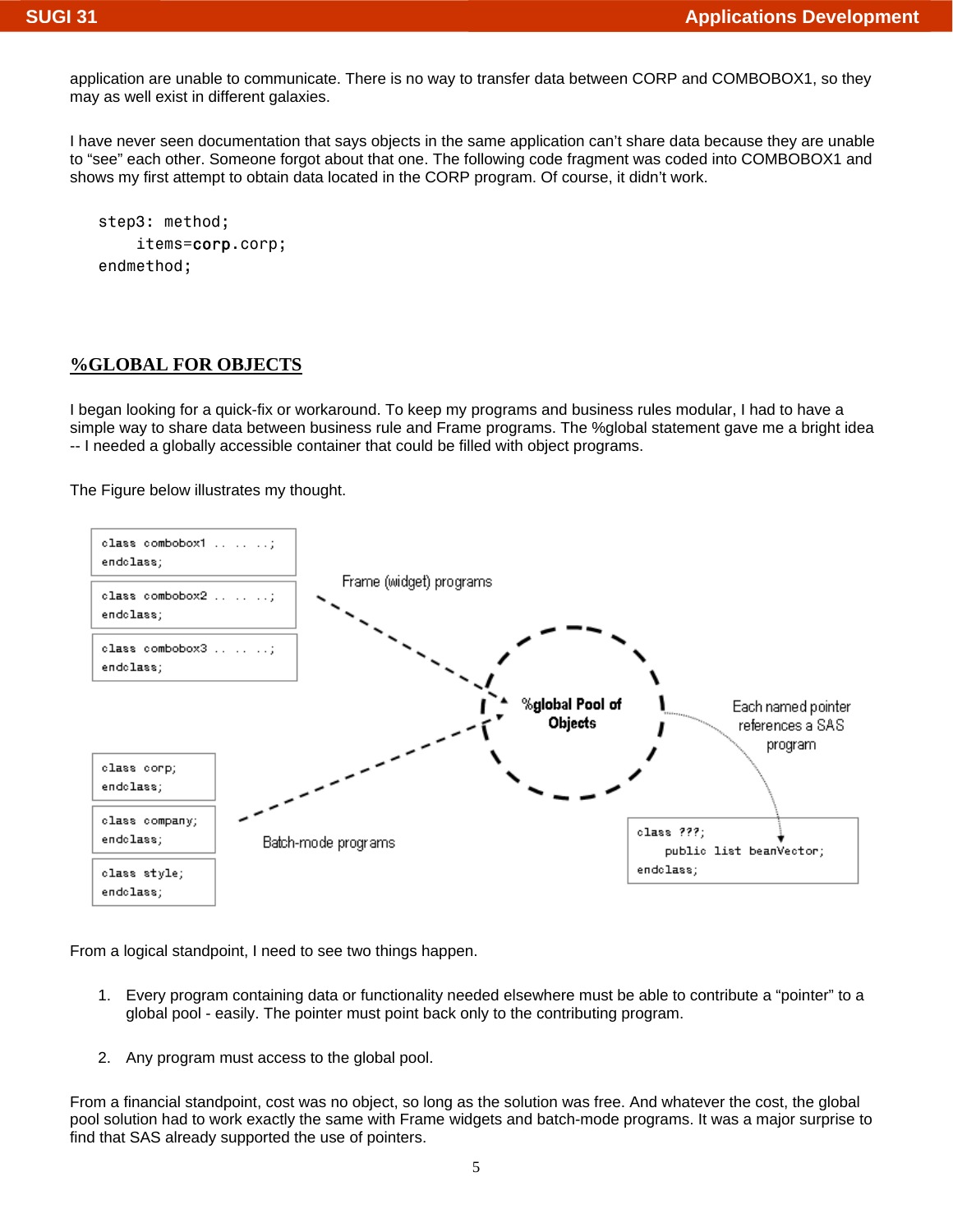### **WHAT IS A POINTER IN SAS?**

A pointer is a location identifier in the form of a numeric variable. The SAS System maps this variable to the physical location of the instance (object) in the computer's memory. The pointer is an automatic variable named self.

In SAS source code, a pointer is located in a variable declared as an OBJECT. The variable **anyName** does not contain a program. It can only contain information that points to a program.

dcl object anyName;

### **THE %GLOBAL POOL**

My global pool idea would only work if the container could hold an unlimited number of pointers. The SCL LIST fits the bill here. LIST works like the Data Step array, but there's no need to predetermine the number of elements. A list can expand until it takes up all of your system memory.

The process begins with the event named "**screen beans**". The event queries each program in the application looking for eventhandlers of the same name. Only programs with an eventhandler of the same name can respond to this event. Responding programs insert self into the event parameter. The pointer is immediately stored in the LIST located in the calling program. Event directives act as wireless connectors between SAS programs.

The following figure demonstrates the return path of a pointer, and the subsequent storage in a list.



Any number of eventhandlers can respond to a single event and the calling program does not know how many programs will respond. This is why we need a list to contain an unknown number of elements.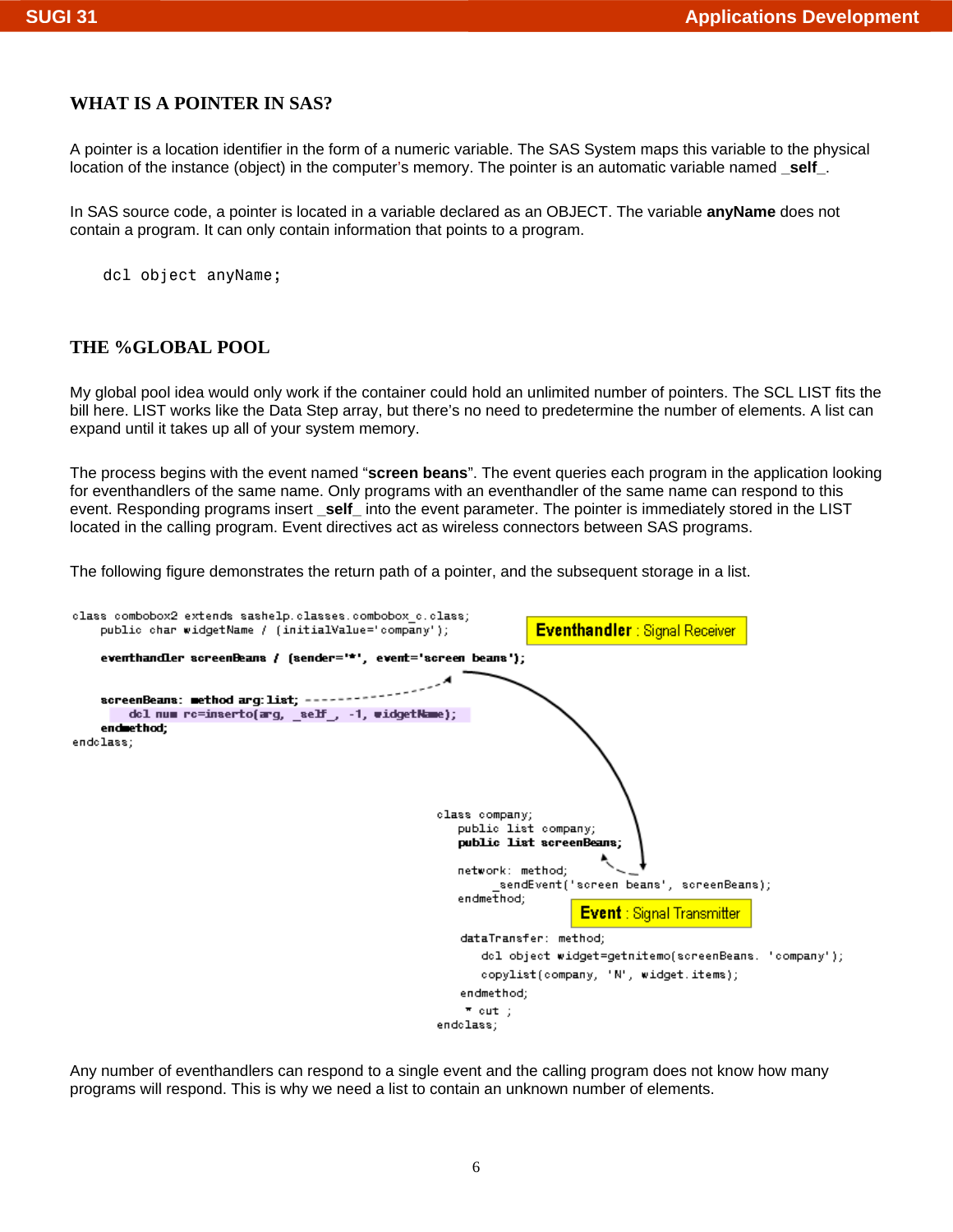Presto! A single SAS command (or two) performs a lot of work, as usual. The most powerful functionality in object programming is the combination of EVENT and EVENTHANDLER. The SAS System extends this feature into the realm of batch-mode programs.

### **BUSINESS RULES**

The most important aspect in modular programming is the ability to **engage** and **disengage** a business rule.

The goal is to code each rule as standalone module that can be added, removed, and modified without affecting any other program in the application. We really want the ability to change the functional response of several different parts of the application at the same time, without reprogramming.

The solution is to pool object references of specific programs into a business rule module. The standard process of the entire application can be changed dramatically through rule programs. Rule modules provide a mechanism to have a standard process with many options.

- Include extra modules based on values in the data stream
- Enable or disable functions in multiple programs at the same time.
- Deviate from the standard process with new functions inserted into old code at a specific point.
- Execute optional steps.
- Alter data values in any program that control standard process execution, on a per-observation basis

The figure below shows a business rule that uses pointers to operate on several Frame widgets. In this case, decision logic runs in batch-mode while task logic runs in interactive-mode.



This example was taken from a production program that contains several hundred business rules. **CONCLUSION** 

The transition into object-oriented programming begins with solid Base/SAS programming skills.